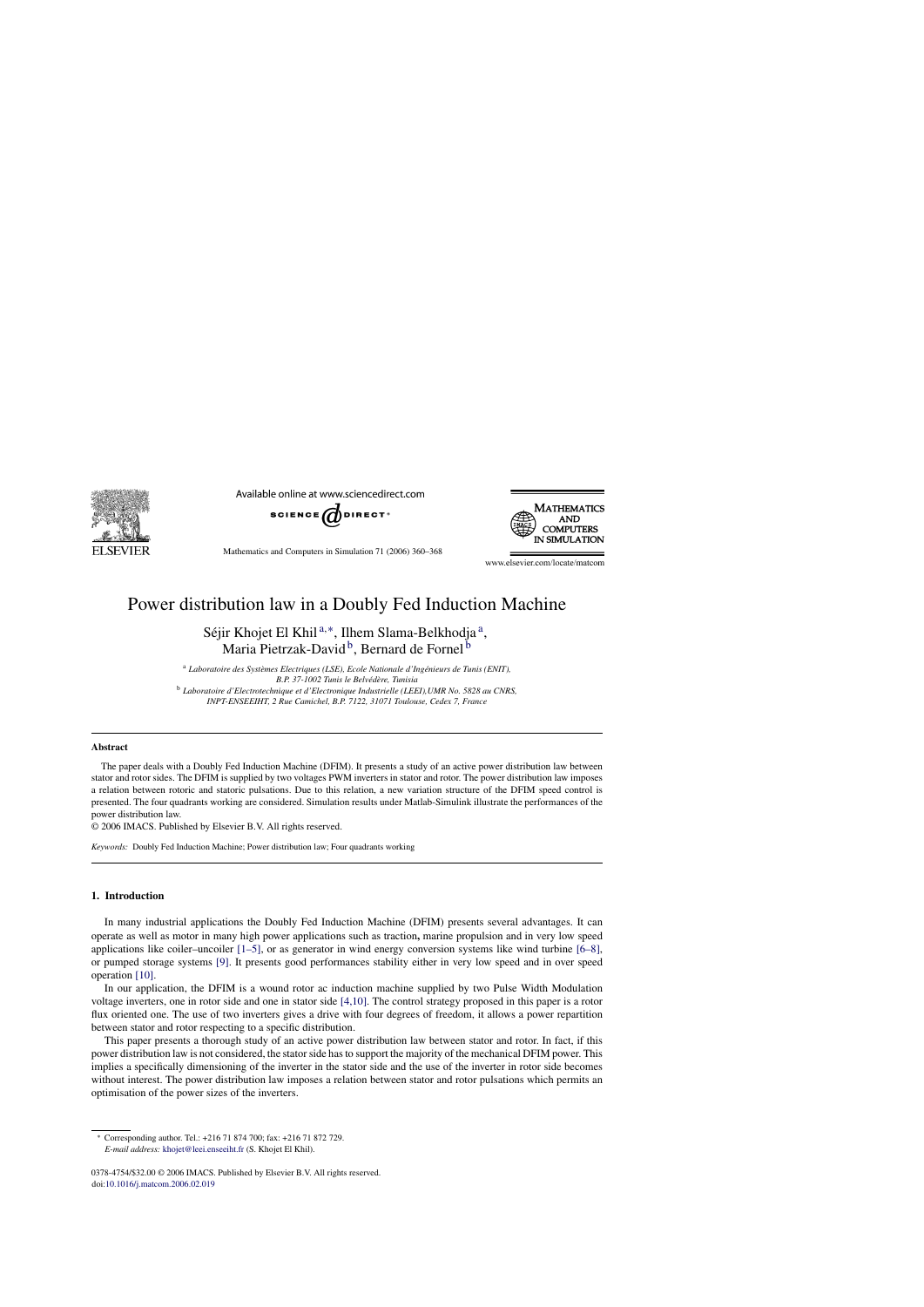Many papers treat with power in DFIM in case of wind turbine generator application but not with the structure considered in this paper. The originality of this study is its simplicity and efficiency and also the using of a dynamic model of the DFIM with active power repartition control in all operating points.

#### **2. Power distribution law in the DFIM**

The general scheme of the Doubly Fed Induction Machine field control system is presented in Fig. 1.

In steady state, in a *d*–*q* rotating reference frame where the rotor flux is confused with the *d*-axis, the DFIM can be described by  $(1)$  and  $(2)$ :

$$
V_{sd} = R_s i_{sd} - \omega_s \varphi_{sq}, \qquad V_{sq} = R_s i_{sq} + \omega_s \varphi_{sd}, \qquad V_{rd} = R_r i_{rd} - \omega_r \varphi_{rq}, \qquad V_{rq} = R_r i_{rq} + \omega_r \varphi_{rd} \tag{1}
$$
  

$$
\varphi_{rq} = 0 \Leftrightarrow \Phi_r = \varphi_{rd} \tag{2}
$$

The statoric and rotoric active and reactive powers can be given by (3) and (4):

• Statoric side:

$$
P_{\rm s} = V_{\rm sd}i_{\rm sd} + V_{\rm sq}i_{\rm sq} = \frac{R_{\rm s}}{M_{\rm sr}^2}(\varphi_{\rm rd}^2 + L_{\rm r}^2 i_{\rm rq}^2) - \omega_{\rm s}i_{\rm rq}\varphi_{\rm rd},
$$
  

$$
Q_{\rm s} = V_{\rm sq}i_{\rm sd} - V_{\rm sd}i_{\rm sq} \approx (\varphi_{\rm sd}i_{\rm sd} + \varphi_{\rm sq}i_{\rm sq})\omega_{\rm s} = \left(\frac{L_{\rm s}}{M_{\rm sr}^2}\varphi_{\rm rd}^2 + \sigma L_{\rm s}\frac{L_{\rm r}^2}{M_{\rm sr}^2}i_{\rm rq}\right)\omega_{\rm s}
$$
(3)

• Rotoric side:

$$
P_{\rm r} = V_{\rm rd} i_{\rm rd} + V_{\rm rq} i_{\rm rq} \approx V_{\rm rq} i_{\rm rq} = R_{\rm r} i_{\rm rq}^2 + \varphi_{\rm rd} i_{\rm rq} \omega_{\rm r},
$$
  
\n
$$
Q_{\rm r} = V_{\rm rq} i_{\rm rd} - V_{\rm rd} i_{\rm rq} = 0 \text{ (we impose } i_{\rm rd} = 0 \text{ so } V_{\rm rd} = 0)
$$
\n(4)



Fig. 1. General speed control scheme.